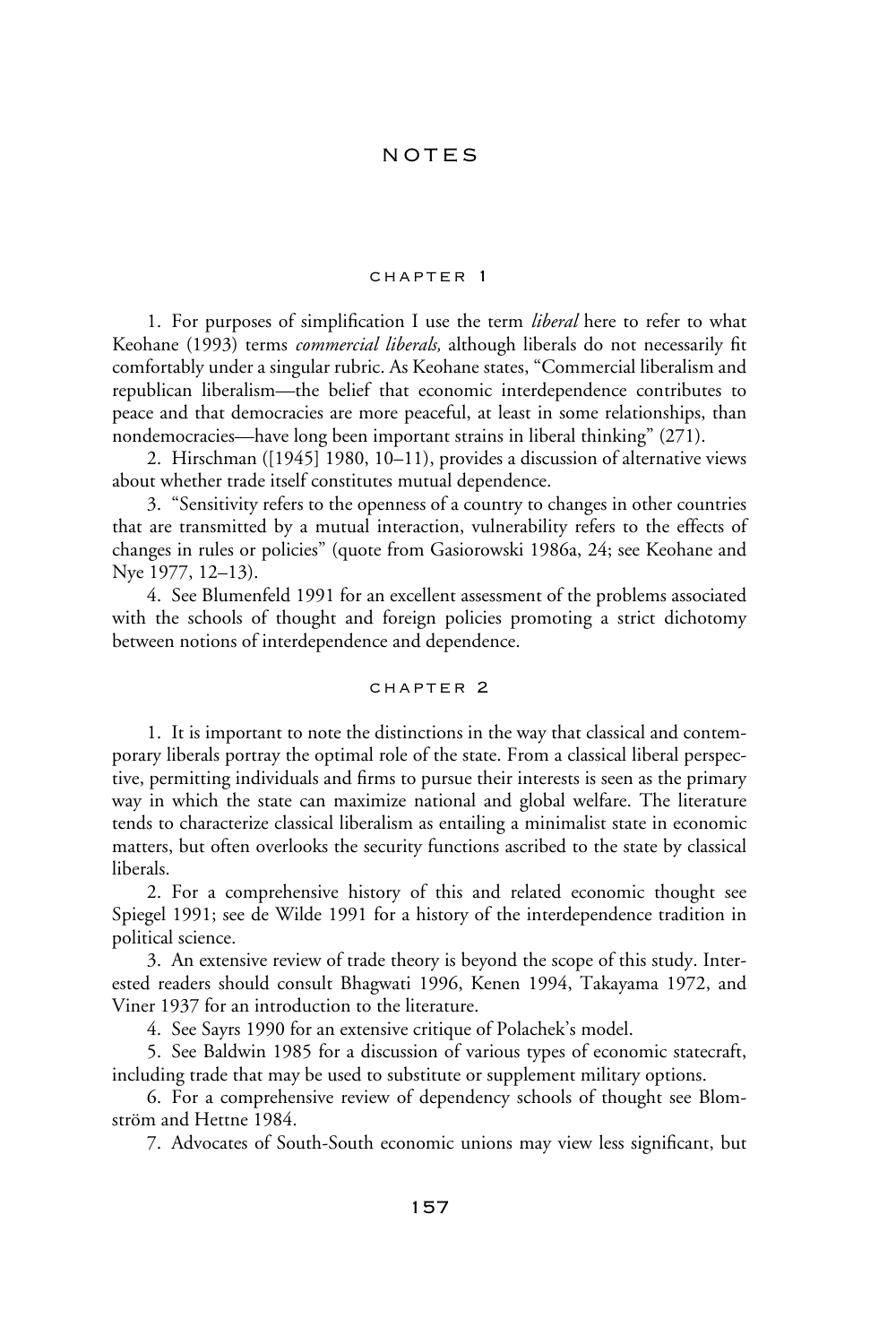equal, economic linkages as a greater force for peace than are extensive relations under the guise of unequal exchange. According to this latter view, the linkages among developing states would eventually expand, providing increasing benefits (economic and political) in the long run and breaking the cycle of dependence on developed states.

# chapter 3

1. A comprehensive review of the theoretical and empirical findings concerning all the causes of interstate conflict and cooperation is beyond the scope of this study. Recent distillations of this literature include Bremer 1992b; Bremer and Cusack 1995; Geller and Singer 1998; Levy 1985, 1989; Midlarsky 1975; Vasquez 1993, 2000.

2. Most scholars agree that trade affects conflict and conflict affects trade, but vary over which relationship is dominant. Studies examining the mutual influence of trade and conflict include Polachek 1992 and Reuveny and Kang 1996. Barbieri and Levy (1999) examine the impact of war on trade and find variations across dyadic relationships. At the system level, Mansfield (1994) finds that war reduces trade.

3. Other scholars provide evidence of an inverse relationship between trade and political relations at the dyadic level, but view causation as flowing from politics to trade patterns (Dixon and Moon 1993; Gowa 1994; Pollins 1989a, 1989b).

4. Russett (1967) also provides evidence that increased trade leads to increased conflict during the post–World War II period. However, his study is primarily concerned with intraregional trade and conflict.

5. For example, empirical findings reveal that the impact of democracy varies at the monadic, dyadic, and system levels. The same may be true of trade, despite the cross-level predictions often associated with it.

6. In this study, interstate system membership is defined by the Correlates of War (COW) Project (Small and Singer 1982; Singer and Small 1994).

7. Details about my trade data project are discussed in appendix A.

8. When data were available from other sources, the IMF reports of zero trade were replaced with positive trade-values. I found no difference in the empirical results obtained by excluding, then including, the IMF's zero trade-values. In no cases did I substitute a value of zero for the missing trade-value codes.

9. Studies that assess the impact of trade on net conflict generally take the value of conflictual events minus cooperative events and are derived from Azar's *Conflict and Peace Data Bank* (COPDAB) (Azar 1979, 1985; Azar and Eckhart 1978; Azar and Havener 1976).

10. I refer to MIDs with the terms *dispute* and *disputes.*

11. The dependent variable, dispute, is really an event count, since it is conceivable that dyads may experience more than one dispute in a given year. Thus, a case could be made that an event-count model should be used in this analysis. I chose to dichotomize dispute, since the probability that a dyad would experience more than one MID in a given year is extremely small, and the occurrence of a second dispute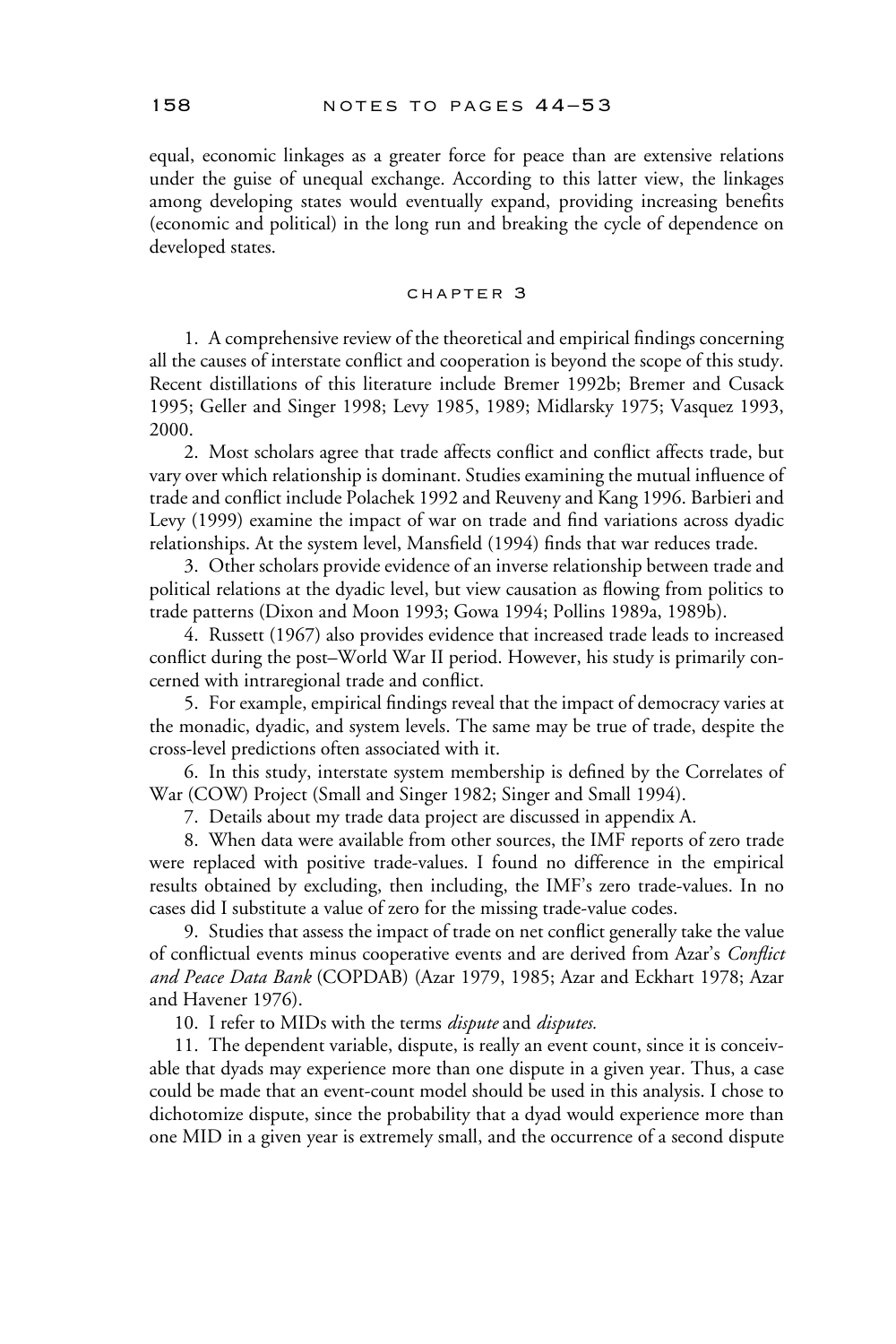would probably be in violation of the assumption of independence between events. In addition, I argue that engaging in at least one dispute is sufficient to violate the trade-promotes-peace hypothesis.

12. Trade data for the pre–World War II period were derived from a database constructed by the author (see appendix A). For the post–World War II period, the International Monetary Fund's *Direction of Trade Statistics* (1991) was the primary data source. These data were made available by the Inter-university Consortium for Political and Social Research (ICPSR 7628) and were supplemented by a number of sources discussed at greater length in appendix A. The majority of data for GDP figures were obtained from World Bank 1995.

13. I calculate symmetry by one minus the absolute value of the difference of the two trade shares. The absolute value is used to reflect the irrelevance of the order in which the two trade shares are introduced into the equation, while subtracting this difference from one establishes the directional influence of the measure.

14. My desire to address the problem of multicollinearity was motivated, in a large part, by the comments of reviewers, who believed that using an interaction term that was highly collinear with the salience variable produced questionable empirical findings. However, I believe Friedrich (1982) offers a compelling case for including multiplicative terms that are highly collinear with one of their component elements. The findings presented here and those obtained when employing a nonstandardized interaction term produce substantively similar findings.

15. Aitken (1973, 882) suggests that neighboring countries are expected to have an additional stimulus to trade because of the similarity of tastes and awareness of common interests. See Arad and Hirsch 1981 for a discussion of the ability of trade to promote peace among belligerent contiguous states.

16. Bremer (1992b) finds that geographically proximate states are the most likely to engage in militarized conflict. For summaries about the relationship between geography and conflict, see Goertz and Diehl 1992 and Gochman 1992. See Vasquez 1993 on the theoretical significance of this relationship.

17. I use the version of the contiguity data set that was revised by Philip Schafer in 1993.

18. In preliminary analyses I measure the influence of four separate categories of geographic proximity on conflict separately: (1) direct land contiguity (shared borders); (2) direct contiguity by sea (up to 150 miles of sea border); (3) indirect contiguity by land (shared border); and (4) indirect contiguity by sea (up to 150 miles). No significant difference in the trade-conflict relationship was identified across these separate categories.

19. See Ray 1995 and Chan 1997 for comprehensive reviews of the empirical literature on the democratic peace.

20. Rummel (1983, 1985) classifies states as libertarian only when economic freedoms exist, making it impossible to discern whether it is the political or economic ties that are responsible for his findings.

21. The addition of ten eliminates negative values from the index.

22. Gowa finds no significant relationship between alliance ties and trade pat-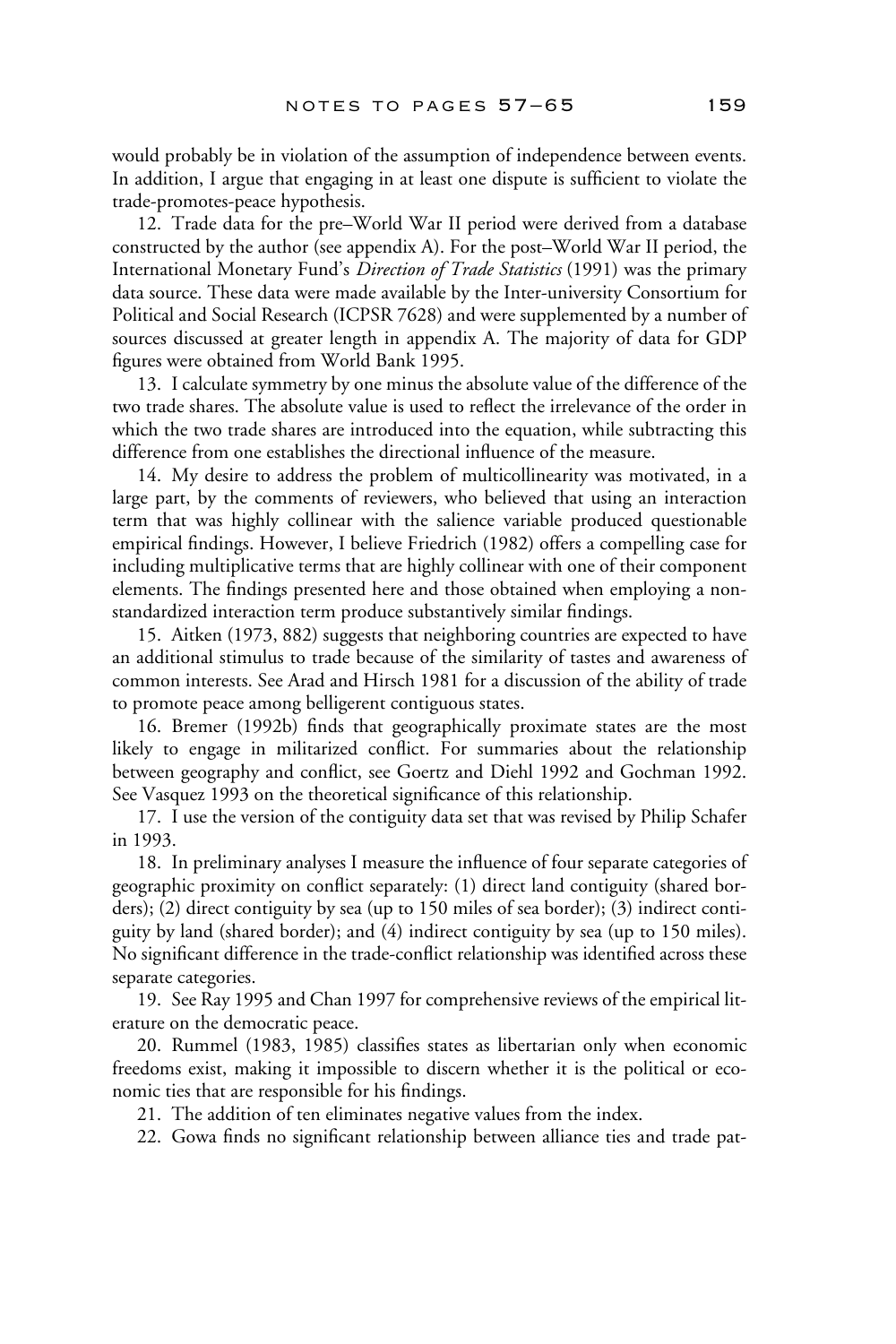terns in the pre–World War II period, but this may simply be explained by the small size of her sample. A stronger pattern relationship between alliances and trade might reveal itself in an investigation of a broader sample of relationships.

23. Bremer (1993, 237) finds that a dichotomous measure of alliance ties is sufficient to capture the effect of alliances on conflict, although slight variations exist in the effect of different alliance types.

24. Alan Sabrosky revised the version of the data set used.

25. All analyses were conducted using Stata 5.0 (Stata Corporation, 1996). For information about logit regression analysis and the interpretation of results, see Aldrich and Nelson 1984, King 1989, and Liao 1994.

### chapter 4

1. For discussions of ordered logit analysis, see King 1989; Liao 1994; Maddala 1983; Greene 1993; Zavoina and McElvey 1975.

## chapter 5

1. Data for the period 1869 through 1970 were taken from U.S. Bureau of the Census 1975, Series E 135, 210–11. These data were supplemented for the years 1960 through 1994 with data from the *World Almanac* and *Book of Facts* (1995, 492). See Barbieri and Bremer 1998 for a more complete discussion of this adjustment procedure.

2. Papayoanou (1997, 1999) also considers nontrade ties in evaluating economic interdependence between the major powers prior to World War I.

3. As discussed in appendix A, I rely on reports from each partner in deriving the dyadic measures. Therefore, the figures reported below might vary from published reports that rely on the statistics reported by one country. As I also discuss in appendix A, the data reported below are derived from several publications, and inconsistencies in reports of trading partners and across publications are common.

4. See Barbieri and Levy 1999 for a discussion of trade between enemies during and after the war. There, I argue that trade ties between wartime adversaries might expand once the war has ended. Some notable examples are seen in the United States' relationships with Japan and Germany. Again, we must consider the fact that trade dependence might still decline relative to earlier periods, since all states in the post–World War II period are better able to divert trade patterns more easily than they were in earlier periods of history.

### appendix a

1. Yates (1959, chap. 2) provides a comprehensive discussion of problems posed by trade data limitations.

2. Comparisons were made to empirical results obtained by excluding and including major war years, and no significant differences were observed.